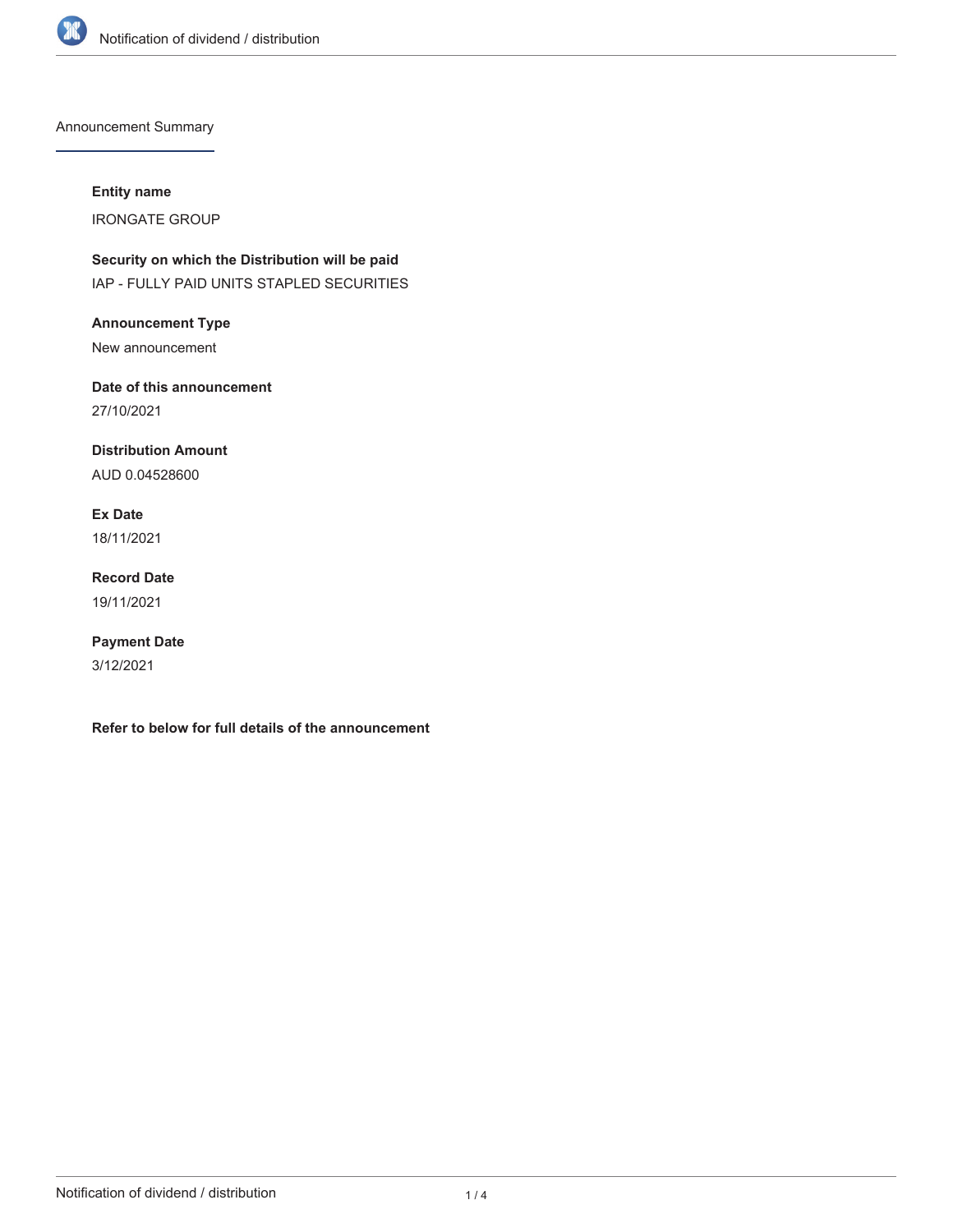

Announcement Details

Part 1 - Entity and announcement details

#### **1.1 Name of +Entity**

IRONGATE GROUP

**1.2 Registered Number Type** other

**Registration Number**

IPF I ARSN 162076736 and IPF II ARSN 644081309

**1.3 ASX issuer code**

IAP

### **1.4 The announcement is** New announcement

**1.5 Date of this announcement** 27/10/2021

**1.6 ASX +Security Code** IAP

**ASX +Security Description** FULLY PAID UNITS STAPLED SECURITIES

Part 2A - All dividends/distributions basic details

**2A.1 Type of dividend/distribution**  $C$  Ordinary

**2A.2 The Dividend/distribution:**

relates to a period of six months

**2A.3 The dividend/distribution relates to the financial reporting or payment period ending ended/ending (date)** 30/9/2021

## **2A.4 +Record Date**

19/11/2021

**2A.5 Ex Date** 18/11/2021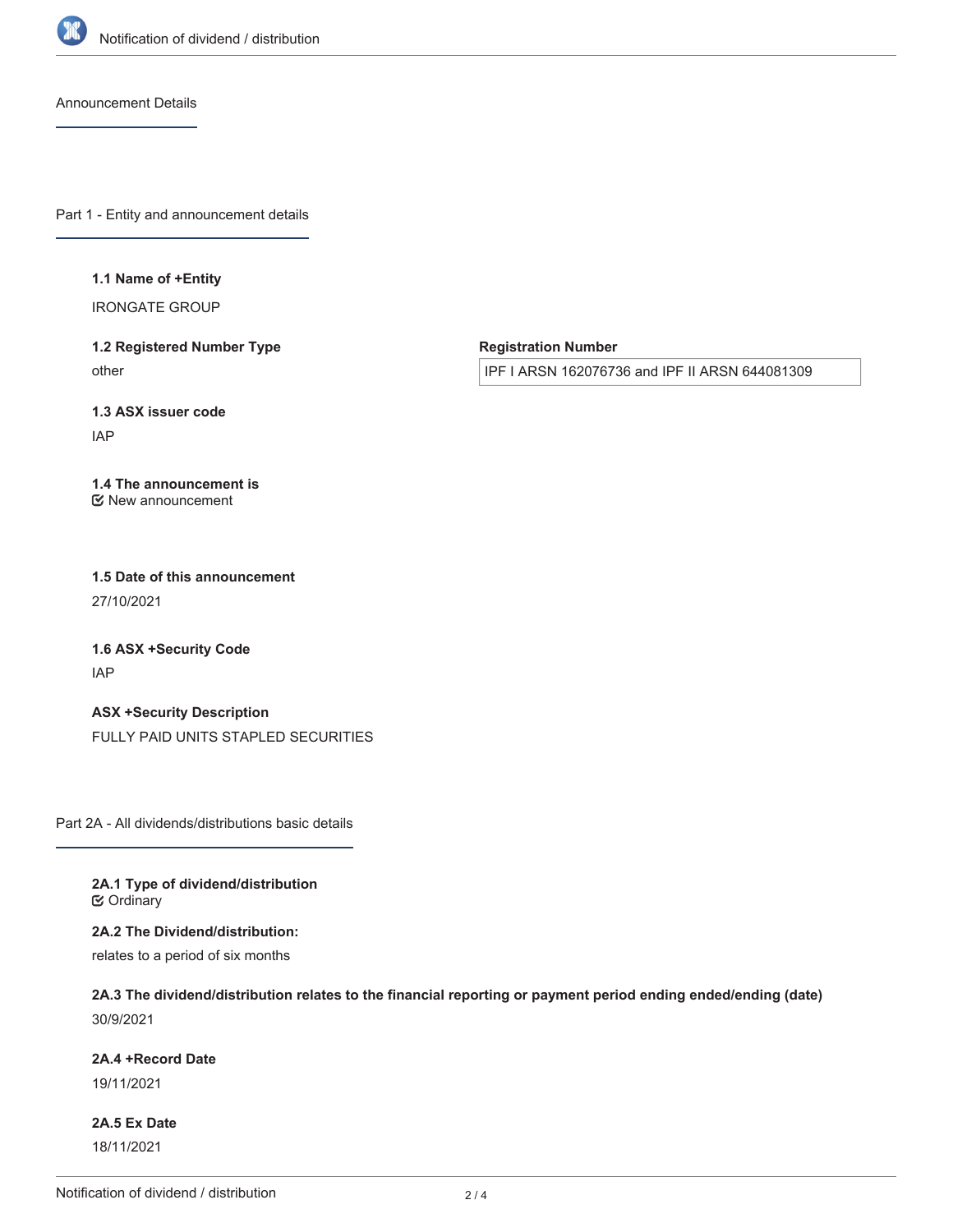## **2A.6 Payment Date**

3/12/2021

**2A.7 Are any of the below approvals required for the dividend/distribution before business day 0 of the timetable?**

- **•** Security holder approval
- **Court approval**
- **Lodgement of court order with +ASIC**
- **ACCC approval**
- **FIRB approval**
- **Another approval/condition external to the entity required before business day 0 of the timetable for the dividend/distribution.**

No

**2A.8 Currency in which the dividend/distribution is made ("primary currency")**

AUD - Australian Dollar

**2A.9 Total dividend/distribution payment amount per +security (in primary currency) for all dividends/distributions notified in this form**

**Estimated or Actual? E**⁄ Actual

AUD 0.04528600

**2A.10 Does the entity have arrangements relating to the currency in which the dividend/distribution is paid to securityholders that it wishes to disclose to the market?** No

**2A.11 Does the entity have a securities plan for dividends/distributions on this +security?** We do not have a securities plan for dividends/distributions on this security

**2A.12 Does the +entity have tax component information apart from franking?** No

Part 3A - Ordinary dividend/distribution

**3A.1 Is the ordinary dividend/distribution estimated at this time?** No

**3A.1a Ordinary dividend/distribution estimated amount per +security** AUD

**3A.1b Ordinary Dividend/distribution amount per security** AUD 0.04528600

**3A.2 Is the ordinary dividend/distribution franked?** No